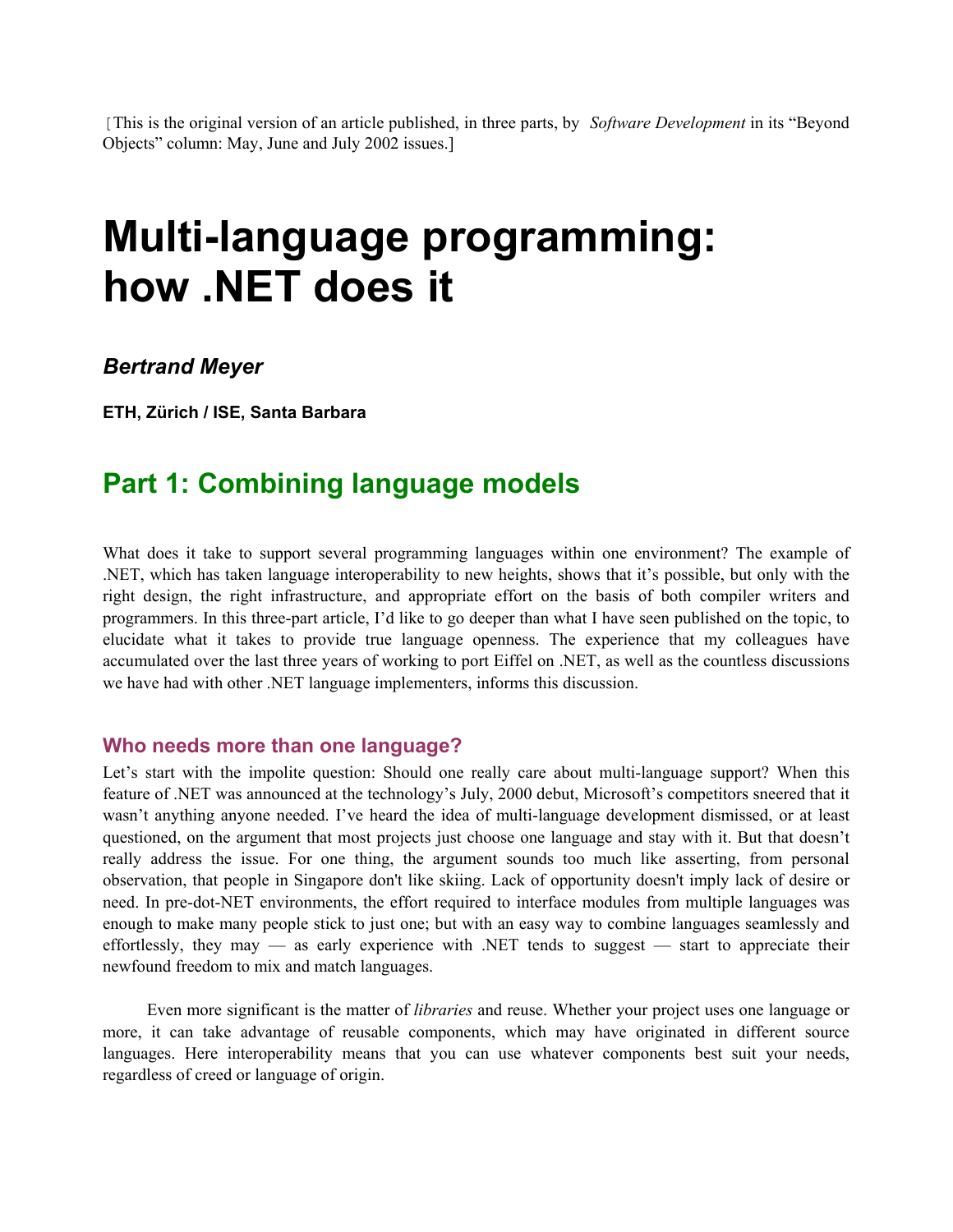This ability to mix languages offers great promise for the future of programming languages. The practical advance of new language designs has been hindered by library issues: you may have conceived the best language in the world, implemented an optimal compiler and provided brilliant tools, and still not get the users you deserve because you can't match the wealth of reusable components that other languages provide, merely because they've been around longer. Building bridges to these languages helps, but it's an enormous effort — with *n* languages,  $n^2$  bridges! — if you have to do it separately for each one. In recent years, this library compatibility issue may have been the major impediment to the spread of new language ideas, regardless of their intrinsic value. Language interoperability can overturn this obstacle. Under .NET, as long as your language implementation satisfies the basic interoperability rules of the environment (as explained in this article), you can take advantage of components written in any other language whose implementers have adhered to the same rules. That still means some work for compiler writers, but it's work they must do once for their language — not once for each language with which they want to interface.

The language openness of .NET is a welcome relief after the years of incessant Java attempts at language hegemony. For far too long, the Sun camp has preached the One Language doctrine. The field of programming language design has a long, rich history and there is no credible argument that the alpha and omega of programming was uttered in Silicon Valley in 1995, closing off any future evolution. Microsoft's .NET breaks this unhealthy and unnatural lock.

Everyone will benefit — even the Java community, in fact: Now that there's competition again, new constructs are — surprise! — being considered for Java; one hears noises, for example, about introducing genericity sometime in the current millennium. Such are the virtues of openness and competition.

The more than 20 languages ported or in the process of being ported to .NET range from Cobol and Fortran to Smalltalk, Oberon, Eiffel, Java, Perl, Scheme and Python. How does this all work? Do languages have to sacrifice anything? Should we believe those who say that it's all smoke and mirrors, and that deep down all languages get reduced to a common denominator, whether we call it C#, Visual Basic.NET, managed C++ (or Java)? These are some of the questions I will examine in this article.

#### **Language operability at work**

Multi-language communication techniques aren't a new idea. For some time, Eiffel has included an "external" mechanism for calling out to C and other languages, and a call-in mechanism known as Cecil. The Java Native Methods Interface is similar. But all this addresses calls only. .NET goes much further:

- A routine written in a language L1 may call another written in a different language L2.
- A module in L1 may declare a variable whose type is a class declared in L2, and then call the corresponding L2 routines on that variable.
- If both languages are object-oriented, a class in L1 can inherit from a class in L2.
- Exceptions triggered by a routine written in L1 and not handled on the L1 side will be passed to the caller, which — if written in  $L2$  — will process it using L2's own exception-handling mechanism.
- During a debugging session, you may move seamlessly across modules written in L1 and L2.

I don't know about you, but I've never seen anything coming even close to this level of interoperability.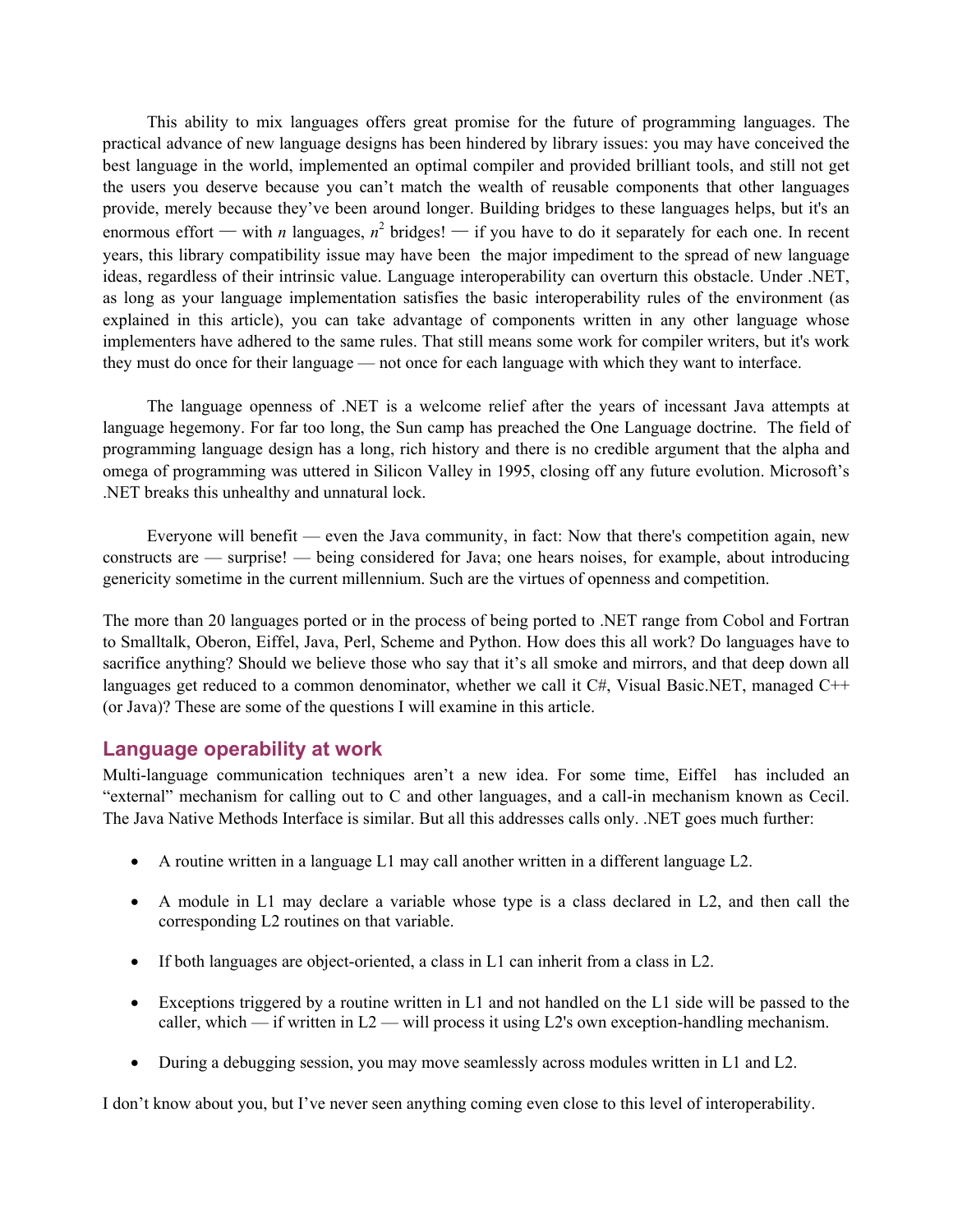## **Affirmative action**

Let's examine how .NET's language interoperation works. Here's the beginning of an ASP.NET page (from an example at dotnet.eiffel.com). The associated system is mostly written in Eiffel, but you wouldn't guess this from the page text; as stated by the ASP.NET PAGE LANGUAGE directive, the program code on the page itself, introduced by <SCRIPT RUNAT="SERVER">, is in C#:

```
<%@ Assembly Name="conference" %> 
      <%@ Import Namespace="Conference_registration" %>
      <%@ Page Language="C#" %> 
      <HTML> 
             <HEAD> 
              <TITLE>TOOLS CONFERENCE</TITLE> 
              <SCRIPT RUNAT="SERVER"> 
             /* Start of C# code */ REGISTRAR conference_registrar; 
             bool registered; 
             String error_message; 
            void Page_Init(Object Source, EventArgs E)
             void Page_Init( Object Source, EventArgs E ) 
                   { 
                   conference_registrar = new REGISTRAR ();
                   conference_registrar.start(); 
                   … More C# code… 
 } 
              …More HTML…
```
The first  $C#$  line is the declaration of a  $C#$  variable called conference registrar, of type REGISTRAR. On the subsequent lines, we create an instance of that class, through a new expression, and assign it to conference registrar; and we call the procedure start on the resulting object. Presumably, REGISTRAR is just some C# class in this system.

Presume not. Class REGISTRAR is an Eiffel class. The only C# code in this example application is on the ASP.NET page, whose start is shown above, and includes only a few more lines; its task is merely to read the text entered into the various fields of the page by a Web site visitor and to pass it on, through the conference\_registrar object, to the rest of the system — the part written in Eiffel that does the actual processing.

Nothing in the above example (or the rest of the ASP.NET page) mentions Eiffel. REGISTRAR is not cited as an Eiffel class, or a class in any specific language: it's simply used as a class. The expression new REGISTRAR () that creates an instance of the class might look to the unsuspecting  $C\#$  programmer as a C# creation, but in fact it calls the default creation procedure (constructor) of the Eiffel class. Not that this makes any difference at the level of the Common Language Runtime: at execution time, we don't have C# objects, Eiffel objects or Visual Basic objects; we have .NET citizens with no distinction of race, religion or language origin.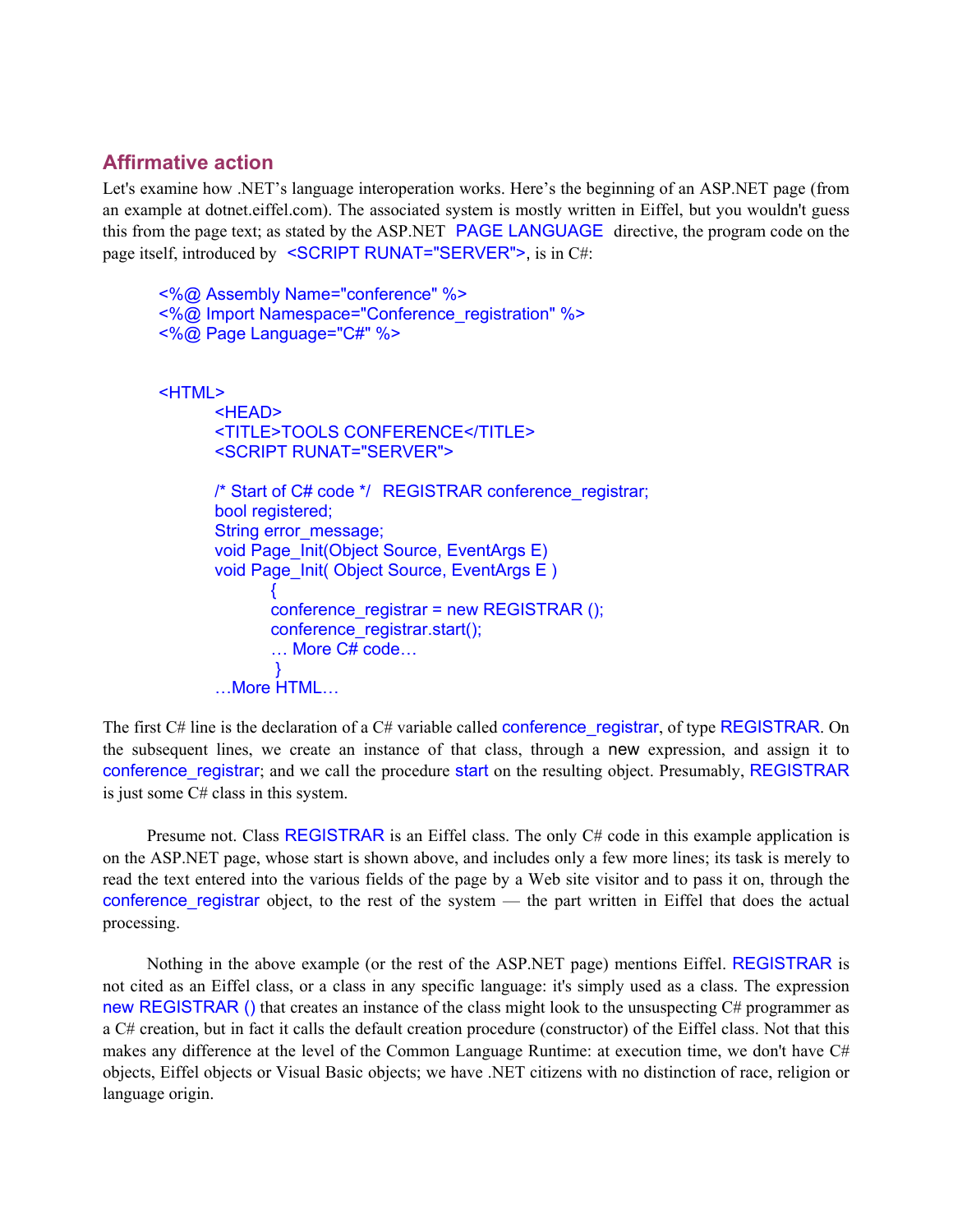If we don't tell the runtime, in the above code, that REGISTRAR is an Eiffel class, how is it going to find that class? Simple: namespaces. Here's the beginning of the Eiffel class text of REGISTRAR:

```
indexing 
               description: "[ 
                      Registration services for a conference; 
                      include adding new registrants and new registrations. 
 ]" 
               dotnet_name: "Conference_registration.REGISTRAR" 
       class
              REGISTRAR 
      inherit 
              WEB_SERVICE
       create 
               start 
       feature -- Initialization 
               start is 
                             -- Set empty error message. 
                      do 
                            set_last_operation_successful (True)
                             set_last_error_message ("No Error")
                            set_last_registrant_identifier (-1)
                      end
```
… Other features …

The line starting with **dotnet\_name** says: "To the rest of the .NET world, this class shall be part of the namespace Conference registration, where it shall be known under the name REGISTRAR". This enables the Eiffel compiler to make the result available in the proper place for the benefit of client .NET assemblies, whether they originated in the same language or in another one.

Now consider again the beginning of the ASP.NET page shown earlier:

```
<%@ Assembly Name="conference" %> 
<%@ Import Namespace="Conference_registration" %>
<%@ Page Language="C#" %> 
<HTML> 
       <HEAD> 
       <TITLE>TOOLS CONFERENCE</TITLE> 
       <SCRIPT RUNAT="SERVER"> 
       … The rest as before …
```
The second line says to import the namespace Conference\_registration; that does the trick. A namespace is an association between class names, a way of saying "The class name A denotes that code over there, the class name B denotes this other code here". In that association, the class name REGISTRAR will denote the Eiffel class shown above, since we took care of registering it under that name in the **dotnet** name entry of its indexing clause.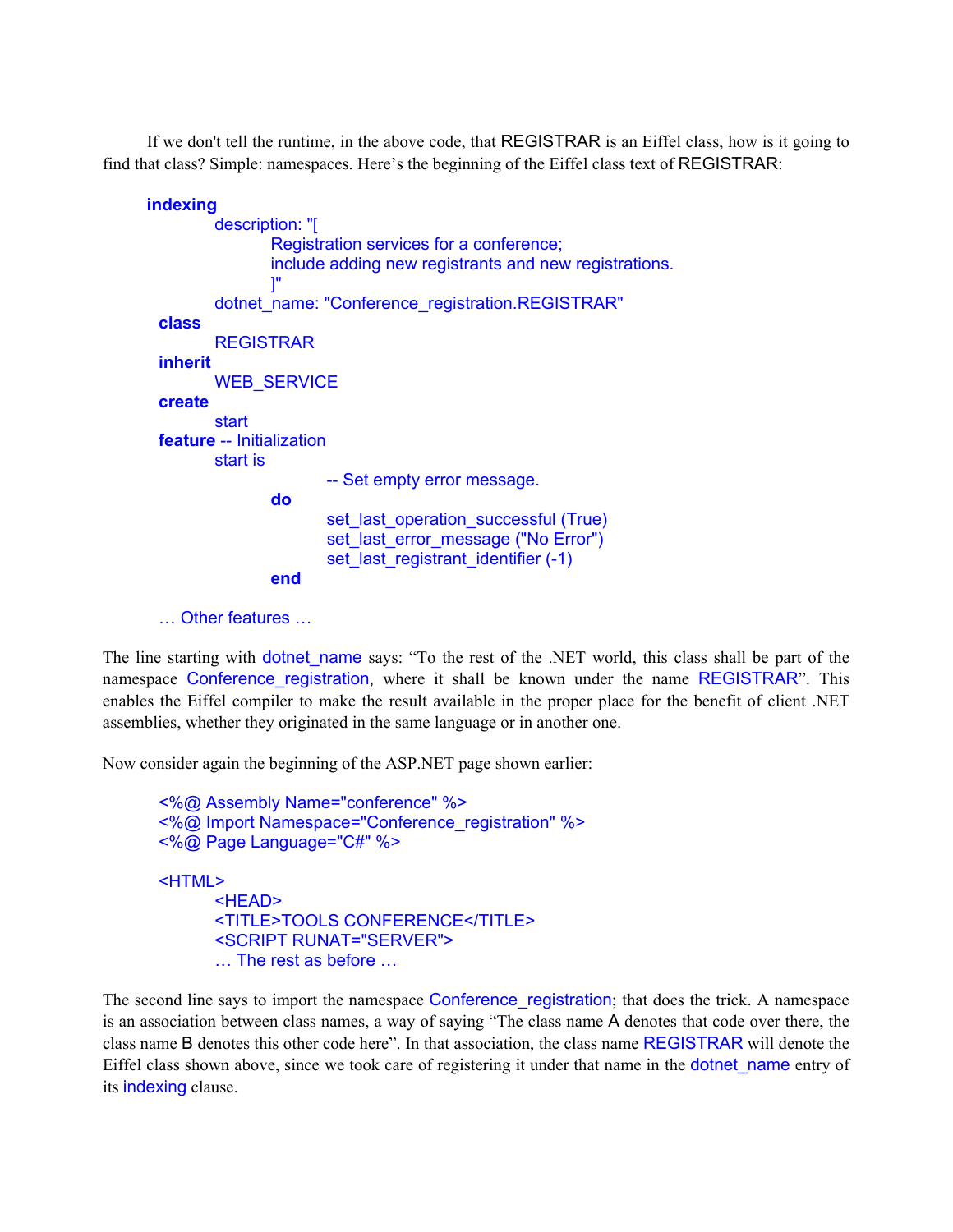The basic technique will always be the same:

- 1 When you compile one or more classes written in language L1, you specify the namespaces into which they will be compiled, and the final names they must retain in that language.
- 2 When you write a system in a language  $L2$  the same as  $L1$ , or another one you specify one or more namespaces to "import"; they will define how to understand any class name to which your system may refer.

The details may vary depending on the languages involved. On the producer side, L1, you may retain the original class names explicitly specify an external class name. On the consumer side, you may have mechanisms to adapt the names of external classes and their features to the conventions of L2. Some flexibility is essential here, since what's acceptable as an identifier in one language may not be in another: Visual Basic, for example, accepts a hyphen in a feature name, as in my-feature, but most other languages don't, so you'll need some convention to accept the feature under a different name. What's important is that you can have access to all the classes and features from any other .NET language.

# **Combining different language models**

How does the interoperability work in practice? The first key idea is to map all software to the .NET Object Model. Once compiled, classes don't reveal their language of origin:



Starting from a source language, the compiler will map your programs into a common target. This by itself isn't big news, since we could use the same picture to explain how compilers map various languages to the common model of, say, the Intel architecture. What *is* new is that the object model retains high-level structures such as classes and inheritance that have direct equivalents in source programs written in modern programming languages, especially object-oriented ones. This is what allows modules from different languages to communicate at the proper level of abstraction, by exchanging objects — all of which, as .NET objects, are guaranteed to have well-understood, language-independent properties.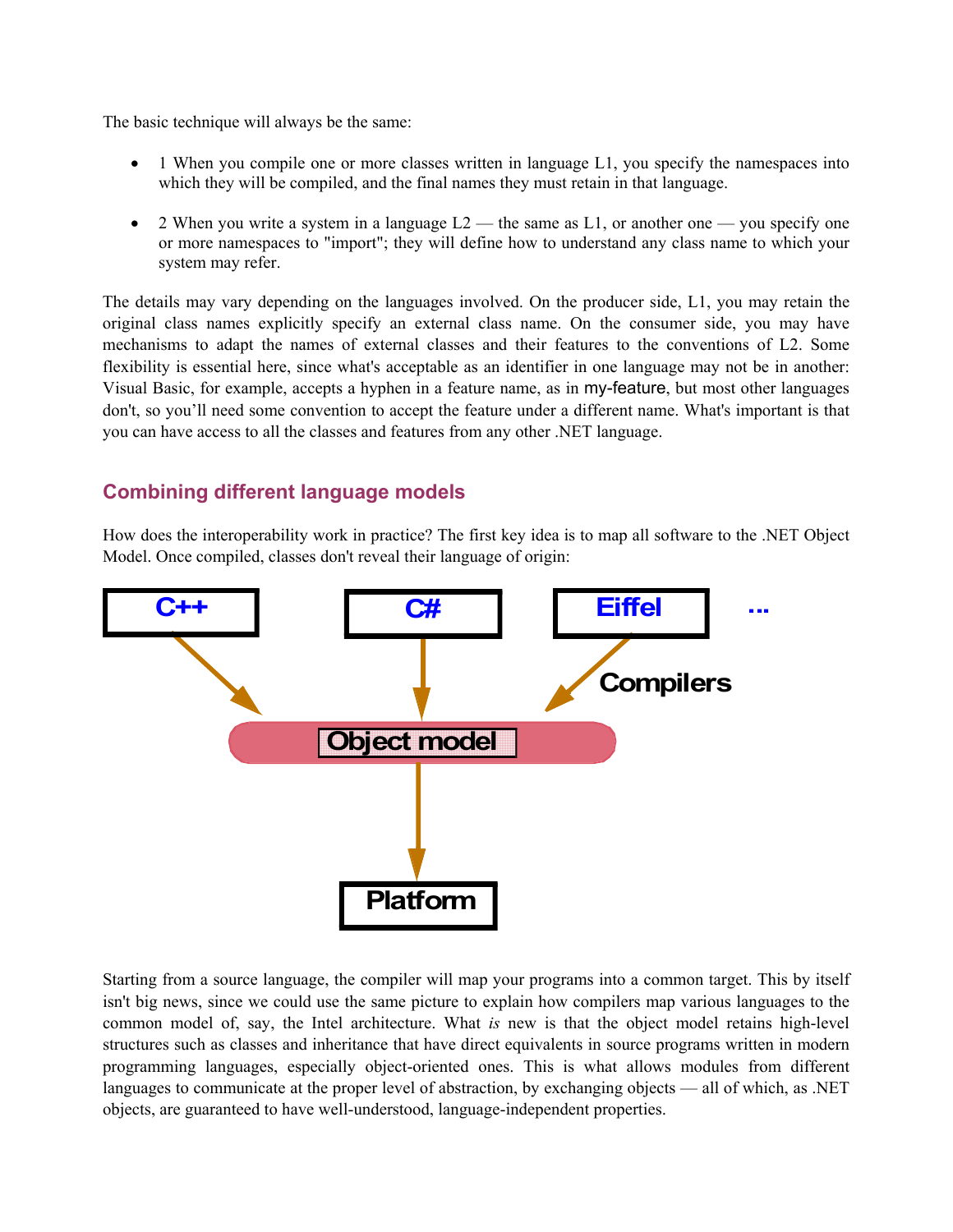# **Object model discrepancies**

Of course, the languages involved have their own properties, which may significantly differ from the .NET object model. That's to be expected: Otherwise, they wouldn't really be different languages, just a different syntax and minor variations on a single language theme. To a certain extent, this characterization could be applied to C# and Visual Basic.Net; one may claim that these two are, deep down, just one language, now that VB has become O-O . But it's definitely incorrect if we consider the entire set of .NET language players. The case of non-O-O languages is the most obvious: right from the initial announcements, .NET has included languages like APL and Fortran, which no one would accuse of being object-oriented.

Even if we restrict our attention to O-O languages, we'll find discrepancies. Each has its own object model; while the key notions—class, object, inheritance, polymorphism, dynamic binding——are common, individual languages depart from the .NET model in some significant respects:

- Eiffel and C++ allow multiple inheritance; the .NET object model (as well as Java, C# and Visual Basic.NET) permits a class to inherit from only one class, although it may inherit from several *interfaces*.
- Eiffel and C++ each support a form of genericity (type parameterization): you can declare an Eiffel class as LIST [G] to describe lists of objects of an arbitrary type G without saying what G is; then you can use the class to define types LIST [INTEGER], LIST [EMPLOYEE], or even LIST [LIST [INTEGER]]. C++'s templates pursue a similar goal. This notion is unknown to the .NET object model, although planned as a future addition; currently you have to write a LIST class that will manipulate values of the most general type, Object, and then cast them back and forth to the types you really want.
- The .NET object model permits in-class overloading: within a class, a single feature name may denote several different features. Several languages disallow this possibility as incompatible with the aims of quality object-oriented development.

These object model discrepancies raise a serious potential problem: How do we fit different source languages into a common mold? There are two basic approaches: either change the source language to fit the model, or let programmers use the language as before, and provide a mapping through the compiler.

There is no absolute criterion as to which is better. You can find both approaches in current .NET language implementations. C++ and Eiffel for .NET provide contrasting examples.

#### **The radical solution**

C++ typifies the Procrustean solution: make the language fit the model. To be more precise, the name C++ on .NET denotes, on .NET, not one language but two: unmanaged and managed C++. Classes from both languages can coexist in an application: any class marked gc is managed; any other is unmanaged. The unmanaged language is traditional  $C++$ , far from the object model of .NET; unmanaged classes will compile into ordinary target code (such as Intel machine code), but not to the object model. As a result they don't benefit from the Common Language Runtime and lack the seamless interoperability with other languages. Only managed classes are full .NET players..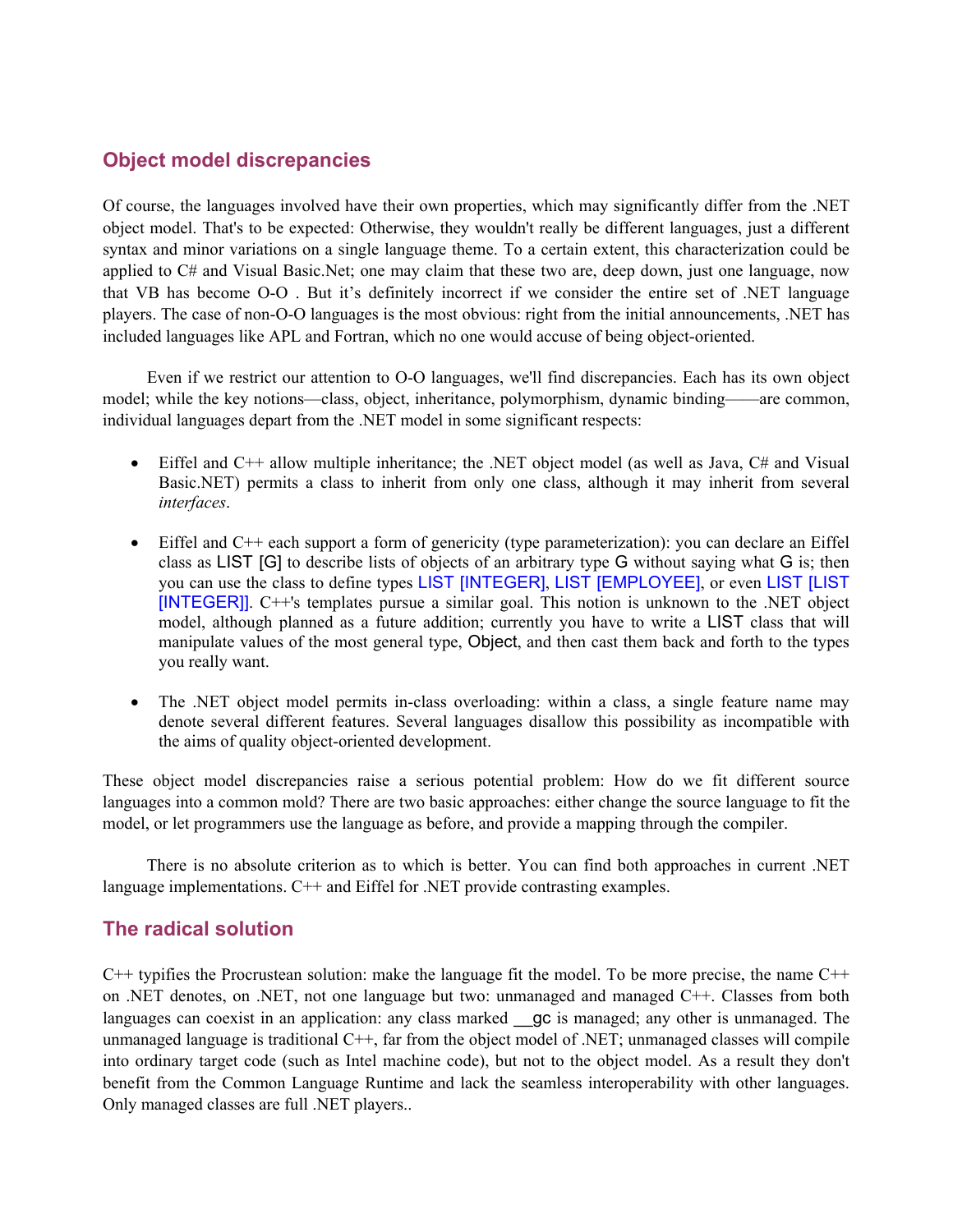But if you then look at the specifications for managed classes, you'll realize that you're not in Kansas any more (assuming, for the sake of the discussion, that Kansas uses plain C++). On the "no" side, there's no multiple inheritance except from (you guessed it) completely abstract classes, no support for templates, no C-style type casts. On the "yes" side, you will find new .NET mechanisms such as delegates (objects representing functions) and properties (fields with associated methods). If this sounds familiar, that's because it is: managed C++ is very close to C#, in spite of what the default Microsoft descriptions would have you believe.

Predictably, the restrictions also rule out any cross-inheritance between managed and unmanaged classes.

The signal to C++ developers is hard to miss: the designers of .NET are informing you that they don't think too highly of the C++ object model, and expect you to move to the modern world as they see it. The role of unmanaged  $C^{++}$  is simply to smooth the transition by allowing  $C^{++}$  developers to move an application to the managed side one class at a time. An existing  $C++$  application will compile straight away as unmanaged. Then you'll try declaring specific classes as managed. The compiler will reject those that violate the rules of the managed world, for example if they use improper casts; the error messages will tell you what you need to correct to turn these classes into proper citizens of the managed world

For C++, this is indeed a defensible policy, as the language's object model — defined to a large extent by the constraint of backward compatibility with C, a language more than three decades old — is obsolete by today's standards.

#### **Must languages adapt their semantics?**

Only time will tell how successful the .NET strategy will be at convincing  $C^{++}$  programmers to move over to the managed world. But even if they wholeheartedly comply, it won't mean that other languages should follow the same approach. This is particularly true of object-oriented languages that have their own views of what O-O should be, with perhaps better arguments than C++. If you've chosen a language precisely because it supported such expressive mechanisms as multiple inheritance, Design by Contract and genericity, do you have to renounce them and step down to the lowest common denominator once you decide to use .NET?

Fortunately the answer is no, at least not if "you" here means the application programmer. The scheme described in the first figure above doesn't require that all languages adhere to the .NET object model; rather that they *map* to that model. That mapping can be made the responsibility of compilers rather than programmers, enabling programming languages to retain their normal properties, and establishing a correspondence between the specific semantics of each language and the rules of the common object model.

Tune in next issue and discover how this all works out.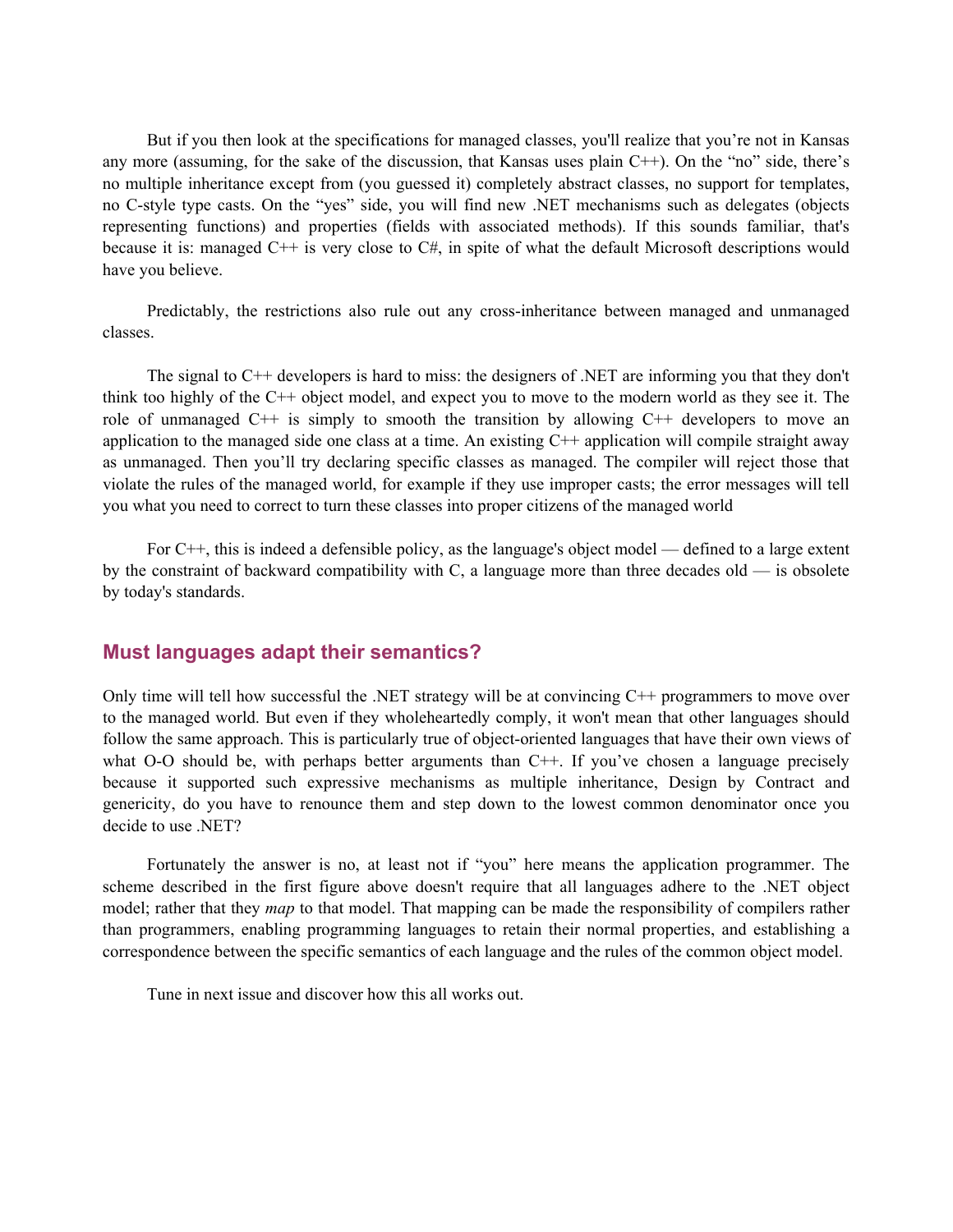# **Part 2: Respecting other object models: the example of multiple inheritance**

In the first article we discovered the power of multi-language combination in .NET but saw that  $C++$ achieves it through a major language update: managed C++. Fortunately this is not the only possible approach. Let's see how languages can retain their own properties, all of them, while benefiting from the common object model and its promise of full interoperability with other .NET languages.

The initial picture, reproduced below, showed that languages have to be mapped into the object model. The trick will be to decide who takes care of the mapping: the language designer? The compiler writer? The application programmer?



The C++ answer put the omen on the language designer (to change the language) and the application programmer (to adapt programs). It's possible, however, to let the compiler writers do the job. This is good news for everyone — at least everyone who is not in charge of porting a compiler to .NET — since it means you can get the best of all worlds: continue using your language as before (presumably, if you chose that language it's that you like its properties); and yet rely on components coming from other languages.

The example of multiple inheritance will illustrate how language implementors can achieve this result.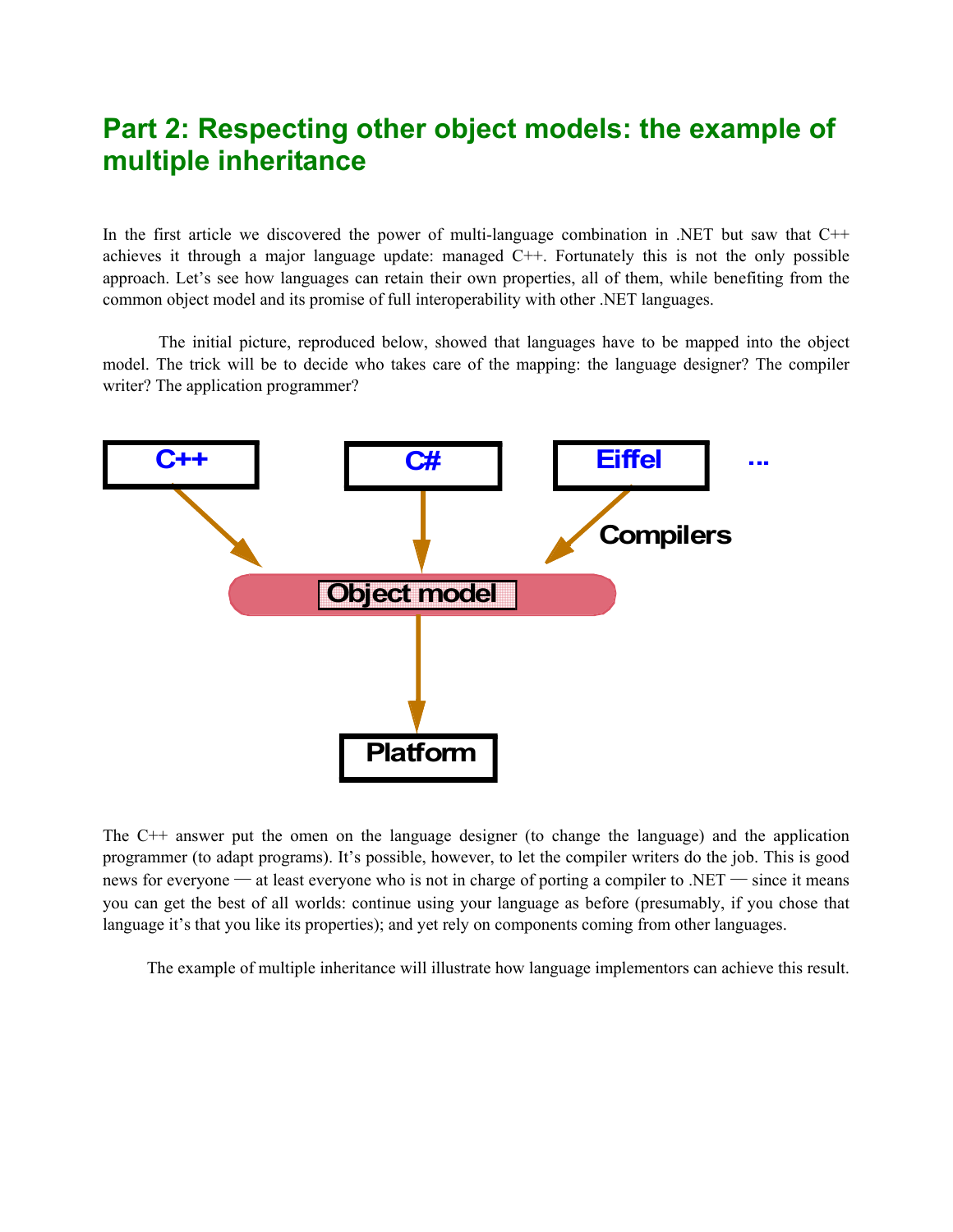

Unlike the .NET object model, Eiffel supports full multiple inheritance: a class D may inherit from classes A, B and C. In .NET at most one of these three parents may be a class; the others, as we know, would have to be "*interfaces*", consisting only of methods devoid of any implementation. In Eiffel, there is no separate notion of interface; a class may be completely implemented, completely "*deferred*" (the equivalent of a .NET interface), or partially deferred, with some features implemented and others not. This full spectrum between the fully abstract and the fully concrete is essential to the seamless development approach of O-O software construction, making the approach applicable to analysis and design as well as implementation. You should be able to start system analysis and design with very abstract classes, close to the problem domain, then bring them progressively and seamlessly to a more concrete state with fewer and fewer deferred features, until nothing is deferred. In between, you will have many classes that have a mix of deferred and implemented features.

Central as it is to object technology, this possibility is not natively supported by .NET (or, for that matter, by Java). What if you want to apply O-O concepts properly in your language, and make D inherit from A, B and C that are not fully deferred?

The first reaction is that it won't work: the inheritance structure violates the rules of the .NET object model. The only solution then would be to follow the  $C++$  route and change the programming language, creating a single-inheritance-only variant. (Such a subset, called Eiffel#, was indeed designed for Eiffel as a first iteration of the .NET version. Eiffel# was only a stepping stone and is now obsolete, as Eiffel for .NET now supports the full Eiffel language with multiple inheritance, through the techniques explained next.)

The second reaction notes that, taken from another angle, the problem is trivial. As long as it enables Eiffel code to use multiple inheritance, the compiler can hide any signs of inheritance from the rest of the world. Assuming for example that the classes have the features shown, then it suffices to show to the .NET world a class D that includes both its own immediate features (k and I) and those inherited from its parents (f, g, h, i, j), and has no inheritance relationship to A, B or C. This is known in the Eiffel environment as the **flat form** of a class: an inheritance-free equivalent with all the features, local and inherited.

With this technique, the inheritance structure will still apply within the Eiffel world, with its associated techniques of polymorphism and dynamic binding; for example with a1 of type A and d1 of type D you may have an assignment of the form  $a1 := d1$ . But to the rest of the world D is an orphan class.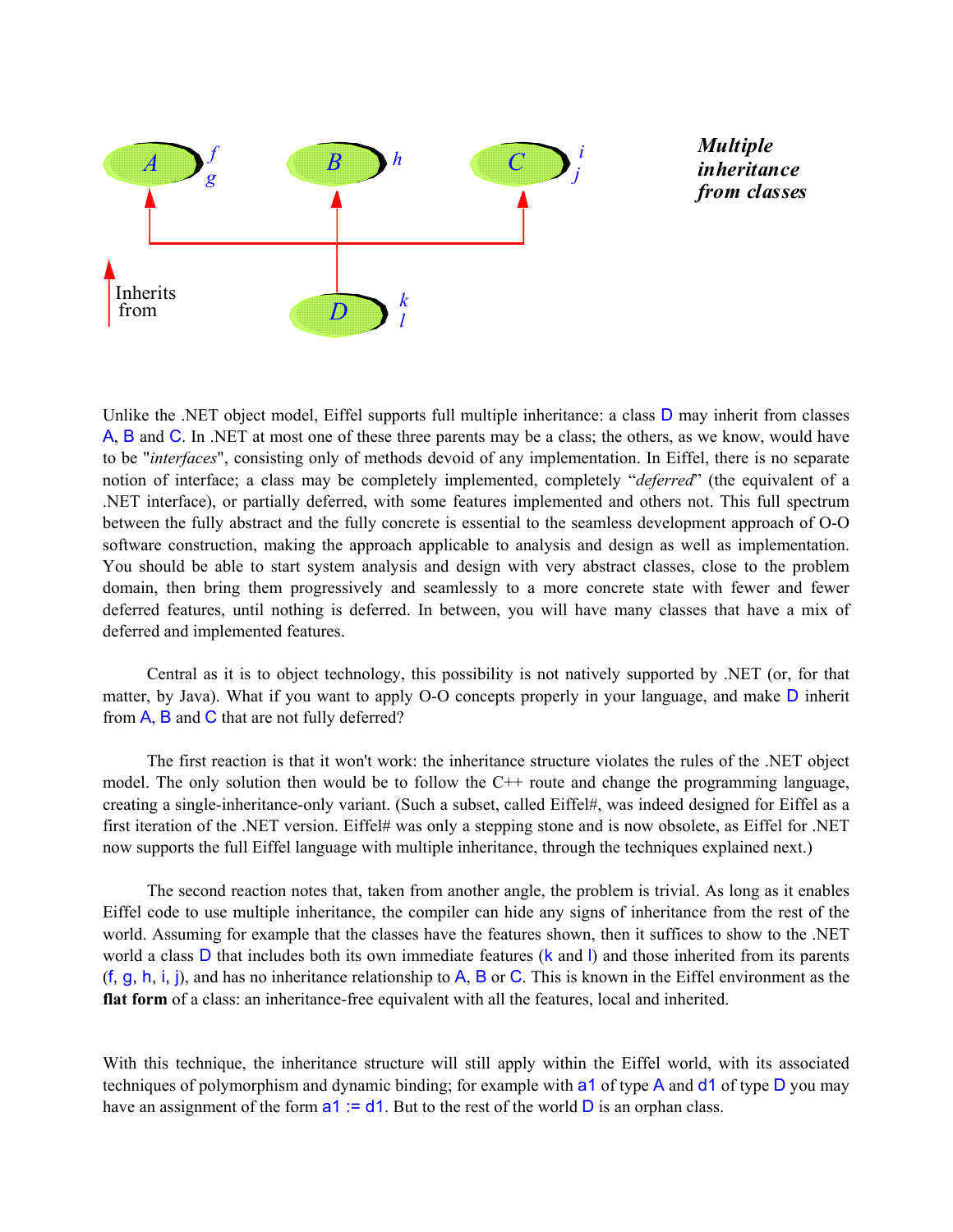#### **The real challenge**

The third natural reaction is sure to come soon: this solution is is not really acceptable. If you expose classes from an O-O language to other O-O languages, you'll want to expose their inheritance structure too. With the solution shown,  $C#$  or VB.NET code wouldn't be able to create an object of type B and, polymorphically, assign it to a variable of type A, even though this is legitimate in view of the inheritance structure, and permitted in Eiffel classes.

 So we won't stop at this first solution, but it illustrates a key observation useful whenever someone asks whether it's possible to provide on .NET a language feature, not supported by the .NET object model, such as multiple inheritance, genericity or other. A gut reaction of the form ".NET can't support a multipleinheritance language" is just silly. Supporting a particular language feature is a question for compiler writers. if you can compile multiple inheritance into C or into Intel machine code there is no reason you couldn't do it for the .NET virtual machine and its Intermediate Language (IL). But that is only part of the real question: in this multi-language environment, can we compile the construct *and* show other languages a reasonably accurate view of the original structure? In the multiple inheritance example, we may not be happy with a compilation technique that handles multiple inheritance but shows A, B, C and D to the rest of the world as if they were totally unrelated classes.

This is the true challenge of compiling on .NET a language that has multiple inheritance, or some other advanced feature not directly supported by the object model: how much of the original set of properties can we retain in the view that we present to components written in other languages?

#### **Relying on interfaces**

Let's see if we can show our partner languages a better view of our inheritance graph than just a flat structure with no inheritance links. A possible way of giving them more clues would be to designate as "favorite", for each class, at most one parent class, as in a troubled family where the children are ashamed of one of their parents. Based on some criterion,  $D$  would admit to our foreign-language friends that  $\overline{\phantom{a}}$  for example — it inherits from A, hiding the others. The advertised inheritance structure would then conform to the .NET rules.

This solution, however, is unattractive. Under what criterion could we possibly choose which parent to retain? Multiple inheritance is precisely intended to let a class combine several equally important abstractions.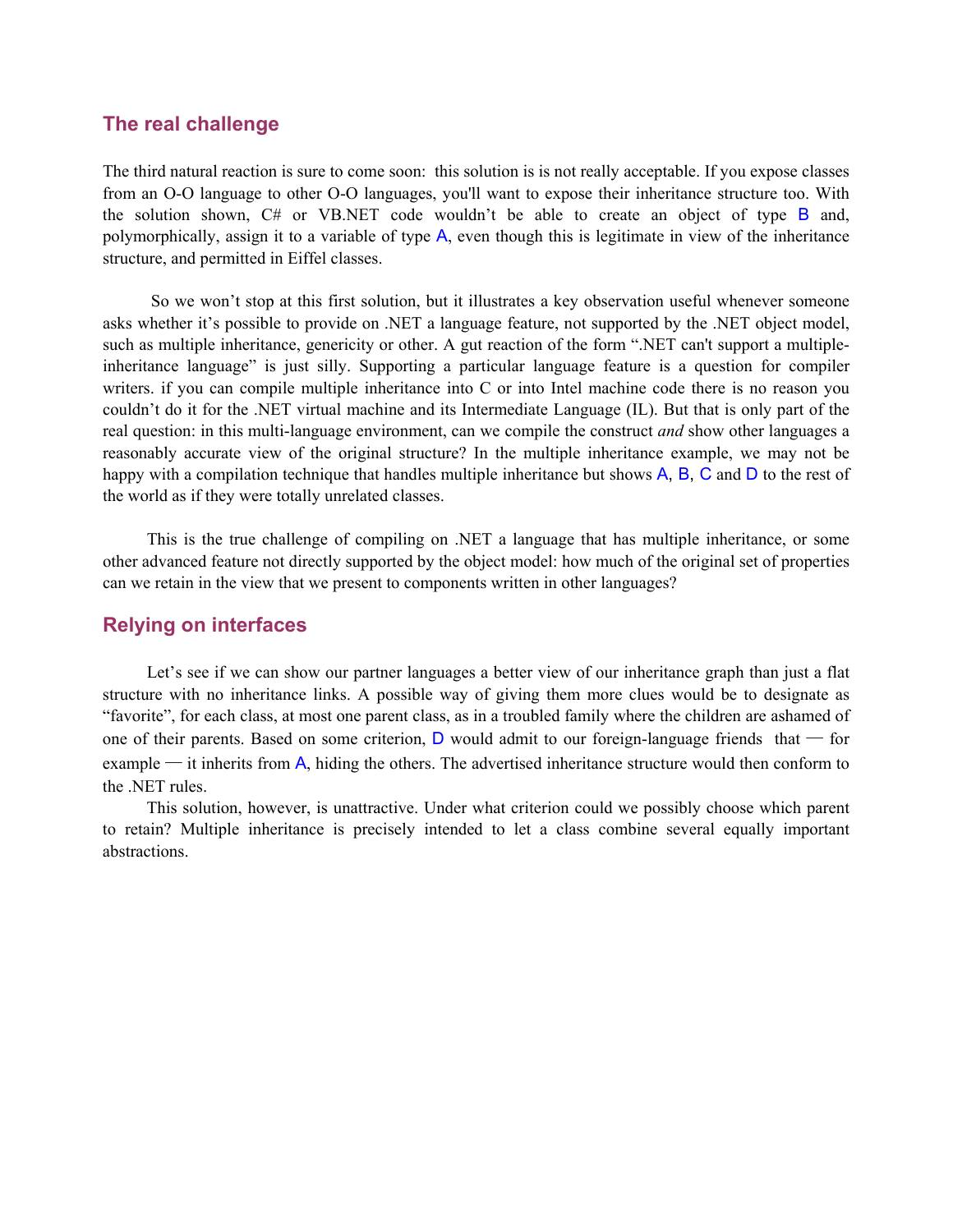

Eiffel for .NET uses a better solution, taking advantage of the limited form of multiple inheritance permitted by .NET: multiple inheritance from interfaces For each Eiffel class, the Eiffel for .NET compiler produces both a class, called IMPL.A etc. on the figure, and an interface, which retains the original name of the class, for example A. The class, here , will inherit from these interfaces and nothing else. The original inheritance structure between Eiffel classes, single or multiple, is preserved among the .NET interfaces: you can see D inherit from  $\overline{A}$ ,  $\overline{B}$  and  $\overline{C}$  as the corresponding classes did in the original Eiffel.

All this is set up to allow writers of non-Eiffel modules to use the Eiffel classes through the resulting .NET interfaces, such as A, and not have to know about the implementation classes such as IMPL.A or anything else of the above scheme. a  $C#$  or VB.NET programmer may declare variables of the corresponding types like an Eiffel programmer would in :

#### A your A variable; /\* Declare variables with the appropriate types \*/ D your D variable;

You may then use polymorphism to assign a value of type  $D$  to a target whose type is any one of  $A$ ,  $B$  and C; for example:

#### your A variable = your D variable

If a non-Eiffel class inherits from  $D$ , browsing tools — such as those of Visual Studio.NET — will show A, B and C among its ancestors.

What about creating the corresponding *objects*? Interfaces don't have instances or constructors; the objects you'll want to create are instances of the IMPL … classes, created using the appropriate constructors. The technique finally retained (because another one, using static methods, doesn't satisfy the CLS rules to be seen in the last part of this article) is to generate yet another .NET class, called CREATE.A, for any nondeferred Eiffel class A. The generated class contains all the constructors (Eiffel's creation procedures) for A, which non-Eiffel clients will use to create instances of A. This is easy to explain in the class documentation.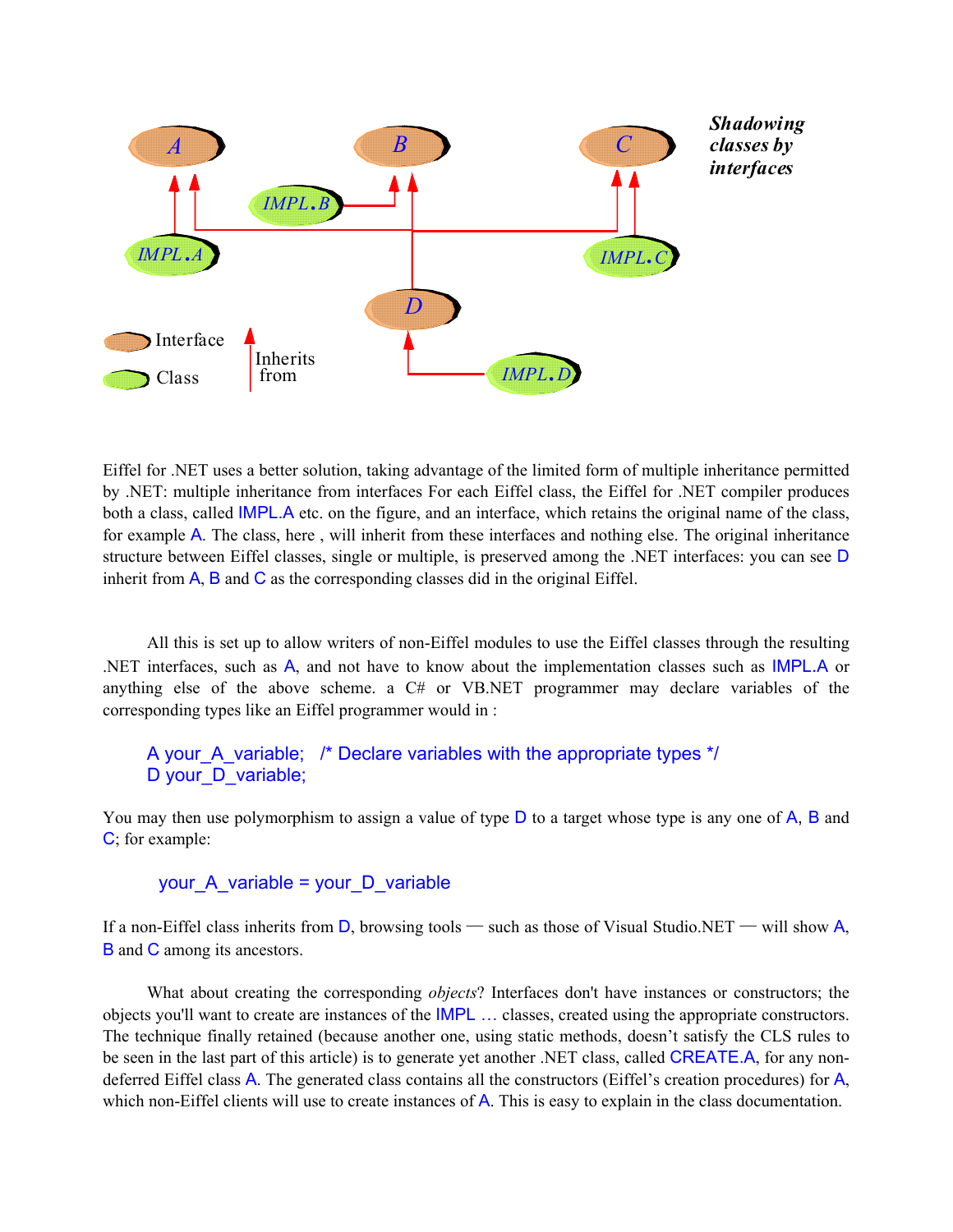Note how this architecture takes advantage of various .NET mechanisms. In particular, Impl and Create are .NET namespaces. The result is to export the full power of Eiffel's multiple inheritance to any .NET language, even though the .NET model doesn't by itself support multiple inheritance.

#### **The language bus**

The implementation of multiple inheritance in Eiffel helps us understand the relationship between .NET's multi-language nature and its object model.

At first, the existence of a single object model seems to contradict the claims of language openness. This has led some people to dismiss those claims as hype and state that .NET really imposes a single language, or at least a single semantics. This view seems confirmed by the example of managed C++, But the example of multiple inheritance shows that it's wrong. .NET doesn't require languages to adopt the common object model; any language can keep its own view of the world, as long as the compiler is able to translate it to that common model. In our original picture



the responsibility of the mapping rests with the compiler, not the application programmers. It's also the compiler's task to let other languages retain as much as possible of the original view when they access the original software elements.

We have seen this work in the case of multiple inheritance: by cleverly using a common mechanism (multiple inheritance from interfaces), we can give other languages an essentially accurate view of the original inheritance structure, and let them pretend that they support multiple inheritance even when don't.

So what the common object model provides is not a stranglehold forcing all languages to support a single view; instead, it is a kind of language bus, enabling all languages to cooperate by agreeing on a basic set of common mechanisms, as suggested by this reinterpretation of the earlier figure: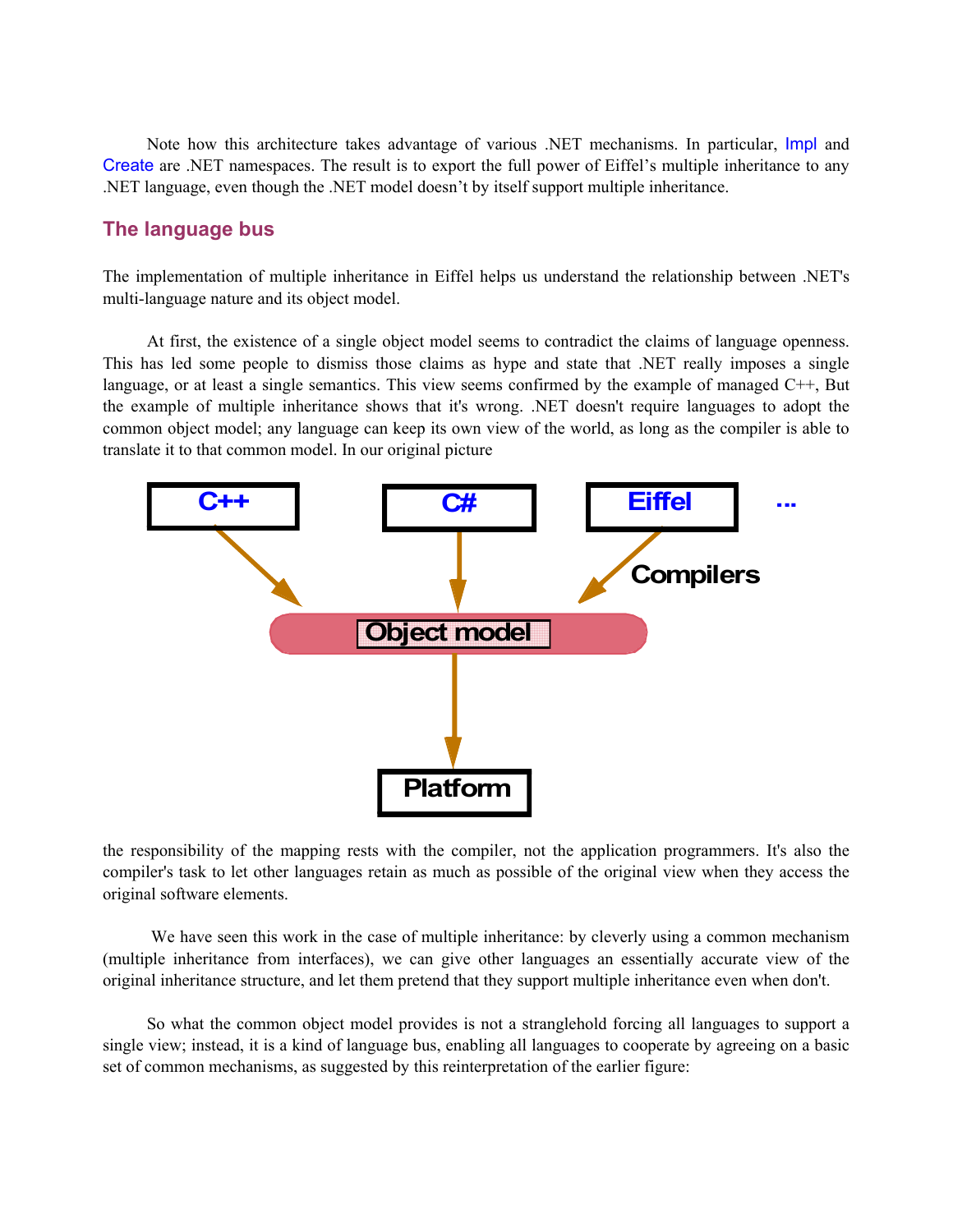

Multiple inheritance was a felicitous case since we were able to present to the bus, and hence to other languages, a view that doesn't lose any essential property of the original model.

### **Projecting the right image to the rest of the world**

We won't always be as fortunate, since some high-level constructs may be impossible to emulate in the object model. An example is genericity. As noted, Eiffel, and unmanaged C++ through its "templates", let you define type-parameterized classes. known as generic. The class LIST [G] denotes lists of objects an arbitrary type. G is known as its *formal generic parameter*. The type LIST [INTEGER] then denotes lists of integer objects; LIST [EMPLOYEE] denotes lists of employee objects. This is all type-checked: if n is of type INTEGER and e of type EMPLOYEE, the compiler for a generic language will accept

emplist: LIST [EMPLOYEE] ; intlist: LIST [INTEGER]

e: EMPLOYEE ; n: INTEGER

emplist.extend (e) -- Procedure `extend' adds an element at end of list intlist.extend (n)

but will reject emplist extend (n) and intlist extend (e).

Like Java, the .NET model, and as a consequence languages such as C# and VB.NET, do not support genericity: if you want the equivalent of a generic list class, you let it manipulate values of the most general .NET type, Object, and you cast back and forth between Object and the actual types needed, such as EMPLOYEE and INTEGER. This means that instead of the compile-time checks of a generic language you have to rely on run-time type checks, a penalty in both software reliability and performance.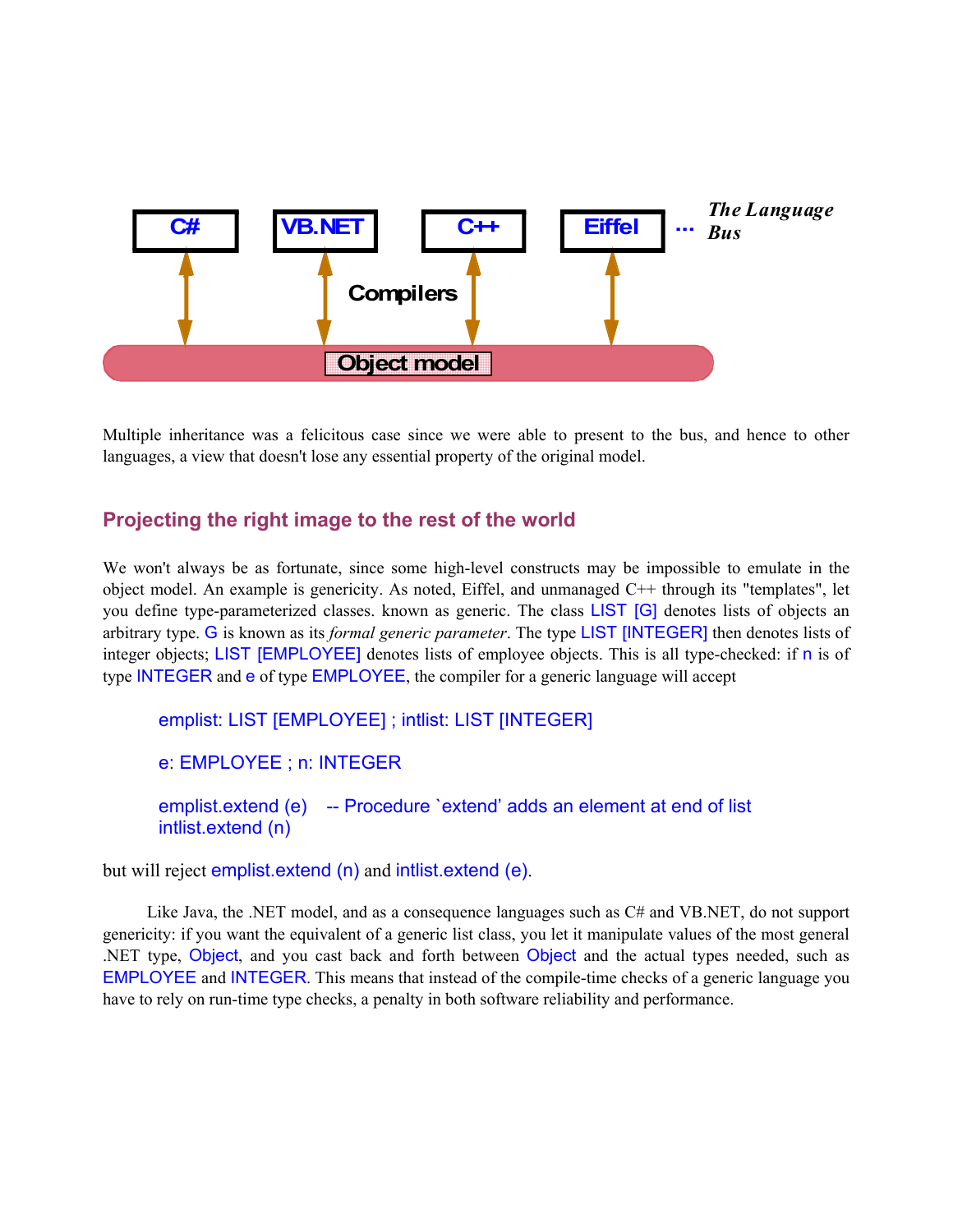Here too, as with multiple inheritance, a generic language can continue to benefit from its own mechanisms and enforce its own rules; but unlike with multiple inheritance, we don't find a ready-made mechanism (such as interface inheritance in the earlier cases) to emulate these mechanisms in the common object model. So when a generic class such as LIST is made available to the rest of the .NET world, it will appear exactly as if it were a non-generic .NET class, describing lists of Object values.

This summarizes the general rule for multi-language support in .NET:

### **MULTIPLE LANGUAGES UNDER .NET**

- 1 No language needs to change for .NET.
- 2 The first task of a .NET compiler for any language L is to map the constructs of L to those of the .NET virtual machine, as it would do for any other target machine. As a result, different modules written in L can make full use of L's capabilities, and communicate with each other exactly as they would outside of .NET.
- 3 The compiler's second task, to let L play its full part in the .NET interoperability game, is to produce, for each of the constructs of L, an equivalent or emulation in the .NET object model, allowing other languages to interact with L modules in terms of the common concepts (the "language bus").
- 4 In building that exported view of L constructs, the compiler may be able, for some constructs, to retain all of the original properties, as in the case of Eiffel's multiple inheritance; or it may have to forsake some of the more advanced properties, as in the case of genericity.

In the final article, we will see what remains to be done, with such a compiler, to benefit from the full extent of language interoperability promised by .NET. Come back for a description of a key property of .NET which, surprisingly, most current .NET books don't cover or even mention: the CLS, or Common Language Specification.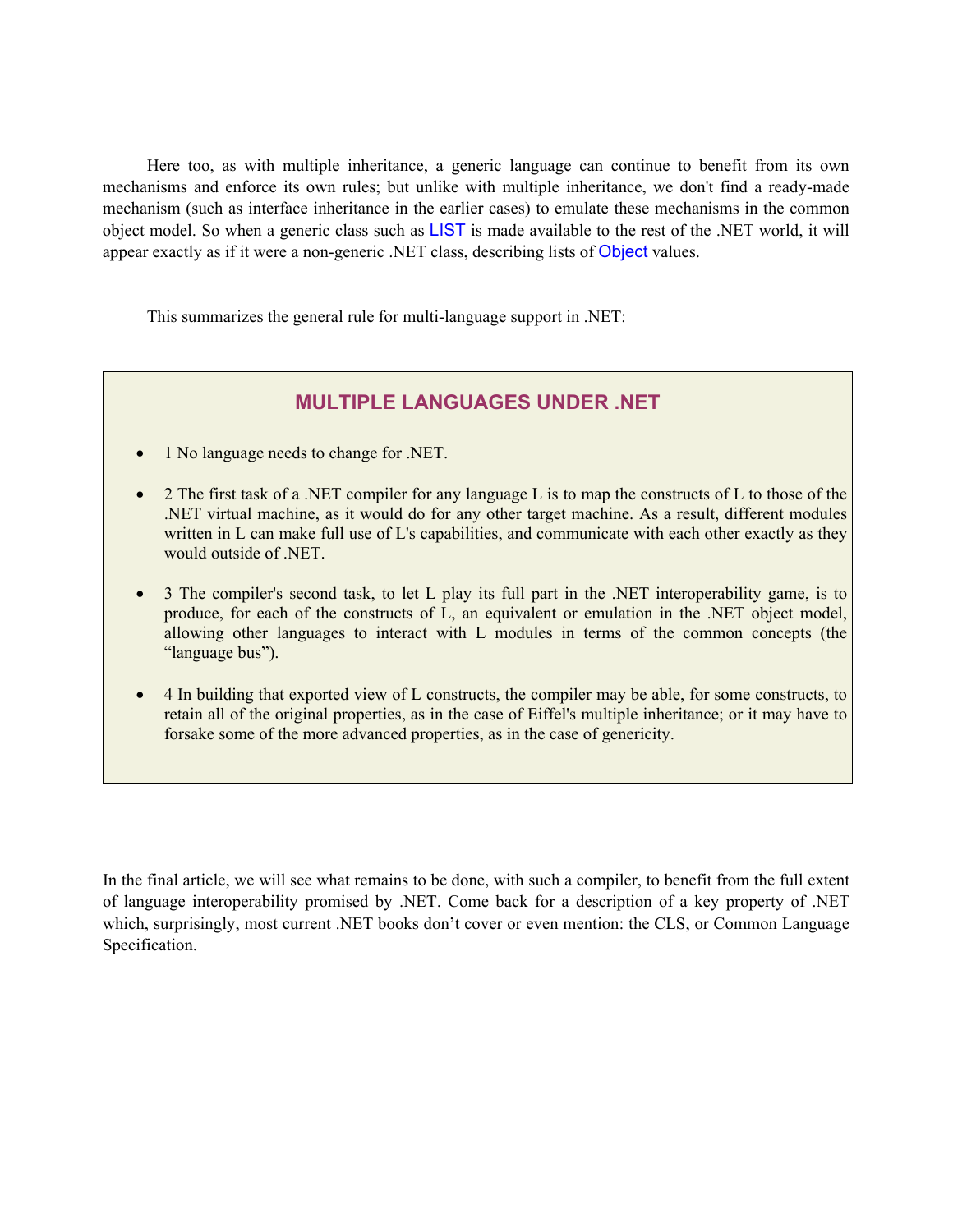# **Part 3: Interoperability: at what cost, and with whom?**

In the first two articles we saw the unprecedented level of interoperability that .NET provides to language developers if compiler writers have done their job. What is the price to pay?

That price involves observing a number of constraints:

- First, you must, obviously, use a language for which a compiler is available for .NET. This means that the compiler is able to generate IL code that follows the rules of the .NET object model.
- Your code may also need to be *verifiable*, that is to say, pass the security rules imposed by the .NET security model. This is not an absolute requirement, and for some languages — especially untyped  $l$ anguages  $-$  it will never be met. For others, verifiability may be a compiler option: upon request, the compiler will generate verifiable code, perhaps by imposing some further requirements on your source texts, and possibly at some performance cost. You should strive for verifiability if you want your code to be used on sites that may not automatically trust you, for example if it is to be downloaded through the Internet.
- Finally, if your code must interface with software elements written in other .NET languages, you must make it **CLS-compliant**.

# **The role of the CLS**

The CLS, or Common Language Specification, is a set of forty-one rules meant to ensure harmonious cooperation between .NET languages. It's part of the "*Common Language Infrastructure*", the specification of the basic .NET architecture standardized by the ECMA standards body (you can find a copy of the ECMA specification at [http://www.dotnetexperts.com](http://www.dotnetexperts.com/)) . The rules play two complementary roles:

- They **restrict** what you can write; more precisely, what your language's compiler can do with your classes if they are visible to the outside world. Such rules come in addition to the requirements imposed by the .NET object model. For example, rule 40 specifies that any exception that is "thrown" (triggered) must be an object whose type is a descendant of the library class System.Exception, whereas IL would actually let you trigger exceptions of other types. If you want your language to be CLS-compliant, the compiler must ensure this rule in exported classes.
- The rules **require** that you accept foreign code that satisfies appropriate conditions. For example, the just cited rule 40 also requires of any language that it provide an exception mechanism, able to handle objects of type System.Exception.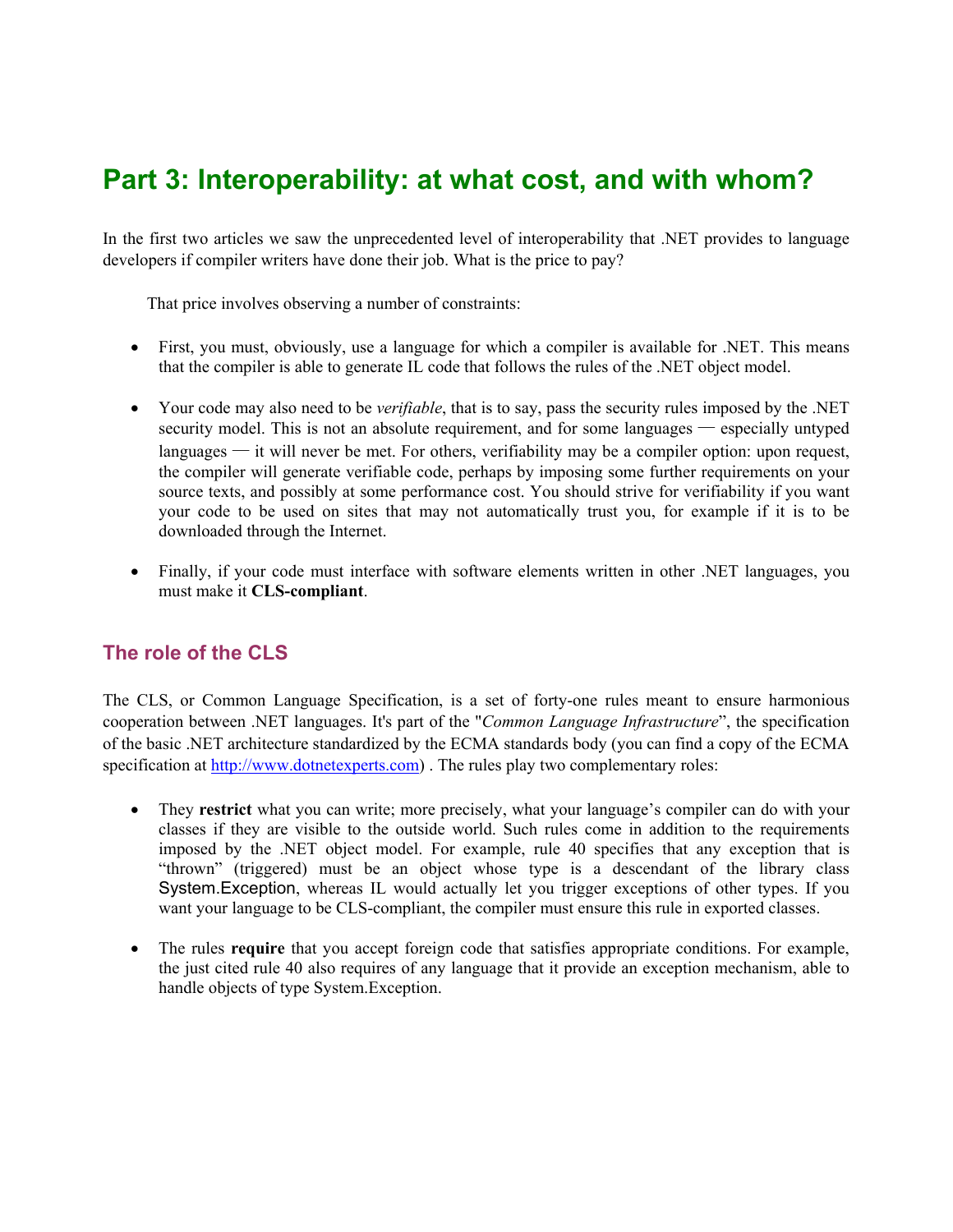In the first of these roles, the CLS specification is negative: it states what you may not offer to other languages. Its second role is positive: the rules state what you are required to accept from other languages. The contradiction is only apparent, since the specification's two roles are complementary: to enable various language models to communicate, the CLS must define the *maximum* of what a language may export to the rest of the world, and the *minimum* that it must be able to import from the rest of the world. Compliance is in fact defined at three levels, not just two, because you may "import" a class either by being its client or by inheriting from it:

| THE THREE FACETS OF CLS COMPLIANCE                     |
|--------------------------------------------------------|
| <b>Framework CLS compliance:</b>                       |
| Only use constructs permitted by the CLS rules.        |
| <b>Consumer CLS compliance:</b>                        |
| Permit use of any framework-compliant class.           |
| <b>Extender CLS compliance:</b>                        |
| Permit inheritance from any framework-compliant class. |
|                                                        |

A software product is framework-compliant if the compiler-generated code that it exposes to the rest of the world observes the CLS rules. For example it should never trigger any exceptions other than those of type System.Exception or a descendant. A language implementation is consumer-compliant if it enables its classes to "consume" (be a client of) framework-compliant classes. It is extender-compliant if it enables its classes to "extend" framework-compliant classes, that is to say, inherit from them with all the associated privileges: adding new features, redefining (overriding) inherited features. Extender compliance is a pretty taxing requirement, since it means that you must find a way to support or at least emulate all frameworkcompliant language mechanisms, including some that might be quite far from the core concepts of your language.

Some rules of the "negative" kind actually facilitate the task of consumers and extenders. For example, rule 10 says that when you are overriding (redefining) an inherited routine you may not change its export status, even though the basic object model would let you do that. This is a protection for extender languages, since it means they are not required to provide a mechanism for changing the export status of inherited routines.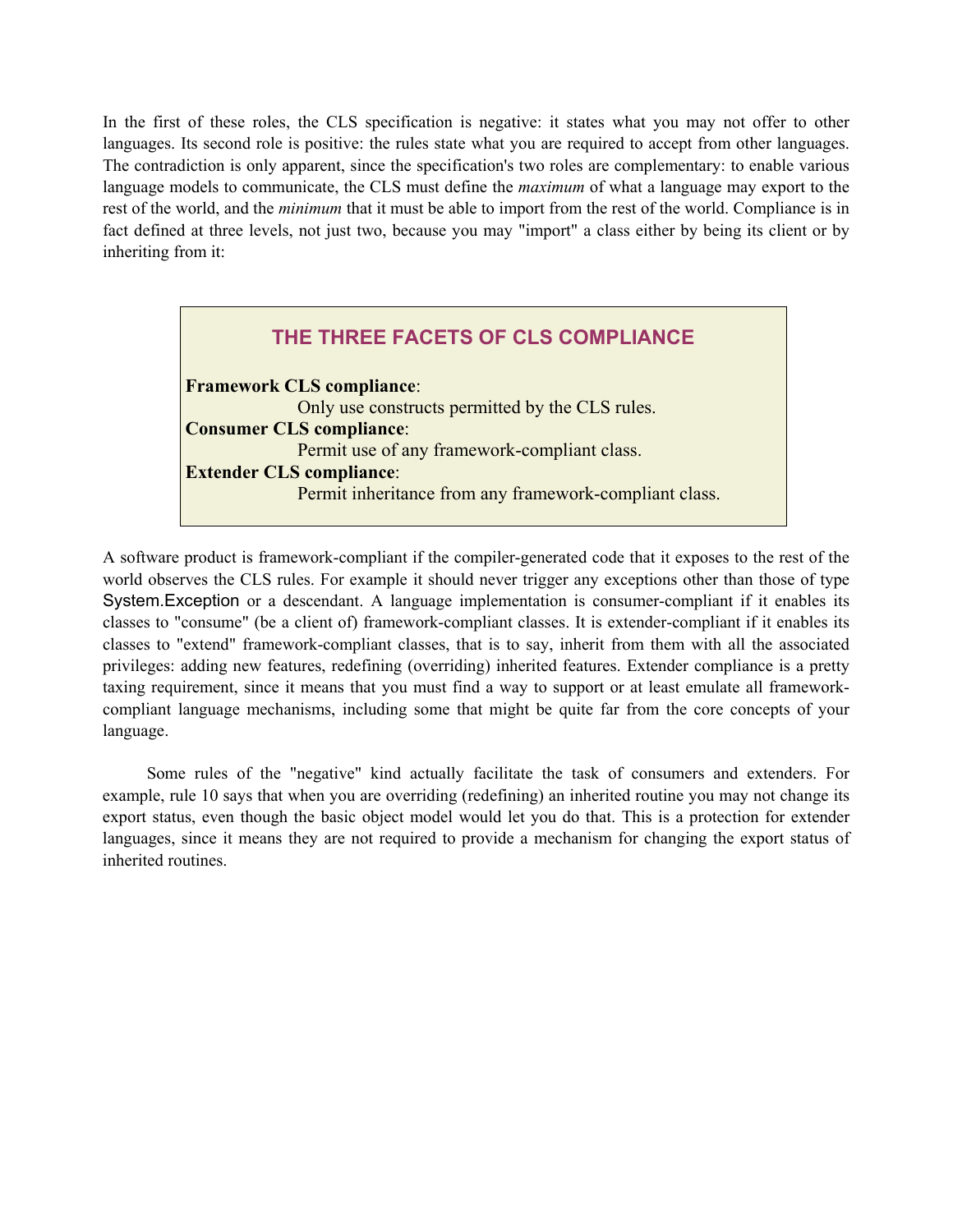### **It's all for show: CLS compliance in practice**

Some of the CLS rules can appear scary at first if you rely on a language model that is significantly from the Java-C#-VB.Net family. To keep them in perspective, remember the following caveats:

- CLS compliance only matters for software elements that you wish to export to modules written in other languages, or import from them. So as long as you are talking to your own friends in your own team, you can indulge in whatever pleasures you have enjoyed in the past. It's only when other teams join the game that you must start thinking about maintaining proper appearance.
- Even then, it's only about appearance. What you really do is between you and your conscience; CLS compliance only matters for what you show to the rest of the world. As long as the view you present is CLS-compliant, it's no one's business that it might serve as a cover to non-CLSically-correct games. Don't ask, don't tell.

Let's explore these two points further, if only to reduce the risk of a heart attack when you encounter some of the actual rules. The first is important because of the practical nature of multi-language applications. It is not realistic, in an application containing C++, C#, Eiffel and Cobol elements, to expect that all of them will talk to elements written in one or more of the other languages A project is multi-language because it consists of a number of subprojects each written in a particular language; in practice, each subproject will usually include a few **bridge modules** that talk to other languages. CLS compliance only affects these bridge modules, typically a small subset of the software. Everywhere else, each subproject can behave as if it were single-language.

The other main source of multi-language combination, cited at the beginning of this article, is the use of libraries from another language. The visible classes of such libraries should be framework-compliant; classes that use them will have to be consumer-compliant and, for the usually small subset that needs to inherit from library classes, extender-compliant.

The complementary observation is about appearance. Even in a bridge module you can often pursue CLS-deviant practices as long as you present them, for outside consumption, in CLS-compliant clothing. Here is an example. Rule 16 specifies that CLS arrays start their indexing at zero. Counting from zero is part of the sad legacy of C. (How many fingers on your right hand? Count with me: zero, one, two, three, four!) What if your language indexes arrays from one, as in Fortran, or lets you specify arbitrary bounds, as in Eiffel? Well, all that really counts is to pretend to the rest of the world that your array is a good CLS citizen. So if you have a Fortran array indexed from 1 to 100, or an Eiffel array from 1901 to 2000 (perhaps to keep information associated with years of the twentieth century), your CLS-aware compiler will export it to the rest of the world as if it were a solid 0-to-99 citizen.

So whenever you feel like despairing at a seemingly unacceptable rule, remember that it's only for bridge classes, and only for show. It may look like you have to adopt the state religion, but in practice you may get away, much of the time, with a few genuflections in the right public places.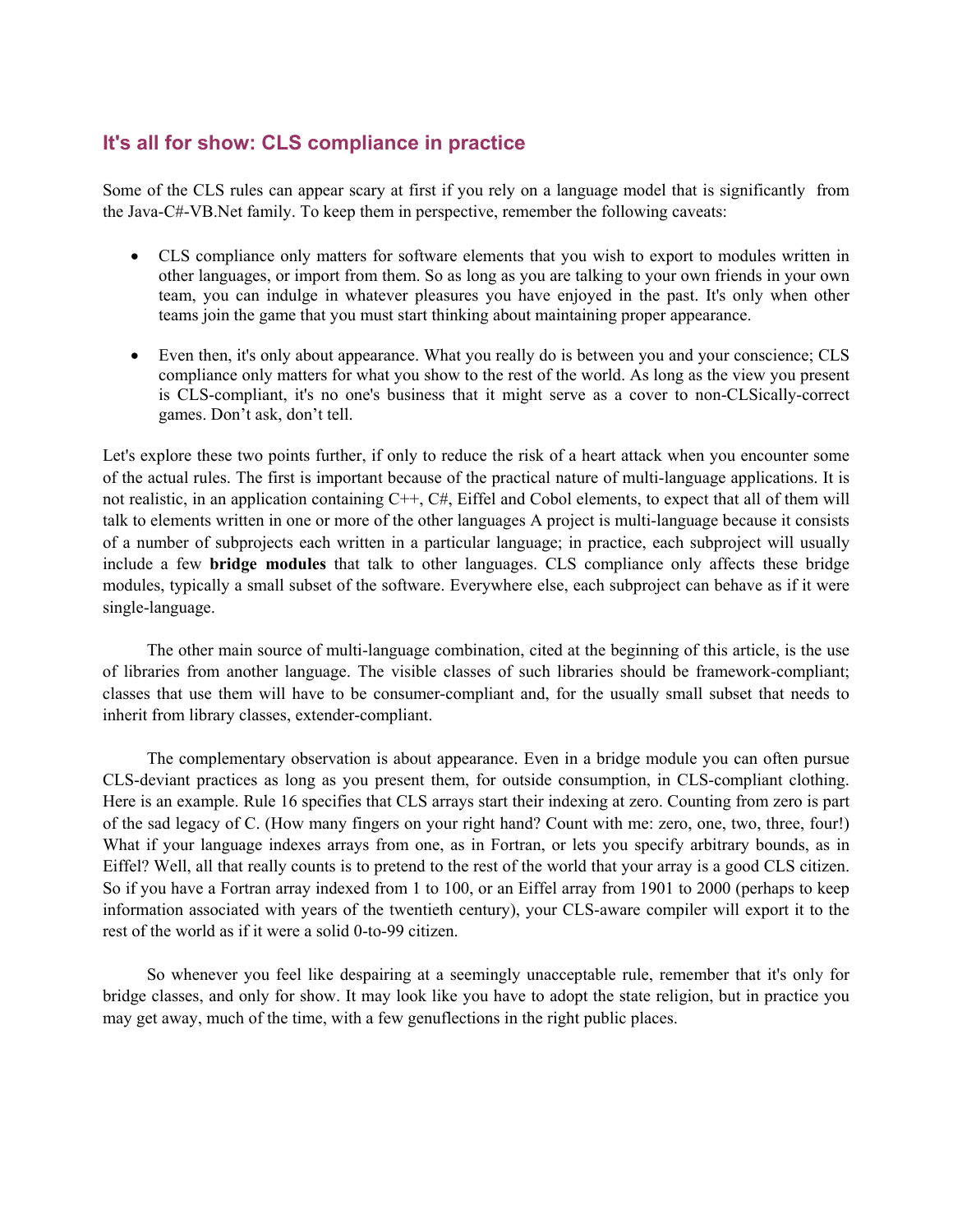# **Enforcing the CLS**

In presenting the CLS I have been freely relying on the term "you", as in "you must only use exceptions of a type conforming to System.Exception". Who really is "you": the application programmer? The language designer (in other words, could *you* mean me)? The compiler?

All these "you" are actually involved::

- 1 To ensure extender compliance, the language designer must ensure that the language has mechanisms to emulate all the constructs supported by the CLS.
- 2 To enable the production of framework-compliant code, the compiler writer must provide at least as an option the possibility of generating framework-compliant code.
- 3 To produce CLS-compliant subsystems or libraries, the application programmer must stay away ─ for the "bridge classes" intended to interact with other languages ─ from non-CLS constructs.

The last two points go together. A programming language will, almost inevitably, offer mechanisms that are not CLS-compliant. Even in C#, whose semantics is closest to the .NET object model and the CLS, you can easily write non-CLS-compliant code, for example by using non-CLS compliant types such as native unsigned int. If, as a programmer, you want to be sure that certain classes are CLS-compliant, you will ask the compiler to generate CLS-compliant code through a compiler option. For a class flagged with this option, the compiler might:

- Reject the class if it uses language constructs that the compiler can't map to CLS-compliant .NET constructs.
- Accept the class, but for certain constructs generate different code (for example, less efficient) from what it generates when CLS compliance is not required.

Instead of a compiler option, the current C# compiler produces warnings on request. The Eiffel compiler provides a compiler option, which doesn't reject any construct but may in some cases generate different code.

If you have requested the generation of CLS-compliant code, the code will be marked as such, at either the class or assembly level. This is achieved through a custom attribute, System.CLSCompliantAttribute, whose constructor takes a boolean argument, True signifying compliance. This is specified by rule 2: "Members of non-CLS compliant [classes] shall not be marked CLS-compliant". The attribute can be set for a class, or for an entire assembly, in which case individual classes may override the value set for the assembly.

If, in a consumer or extender language, you write a class that is a client of a foreign class, or inherits from it, the compiler for your language will check that the System.CLSCompliantAttribute is set to True for the foreign class.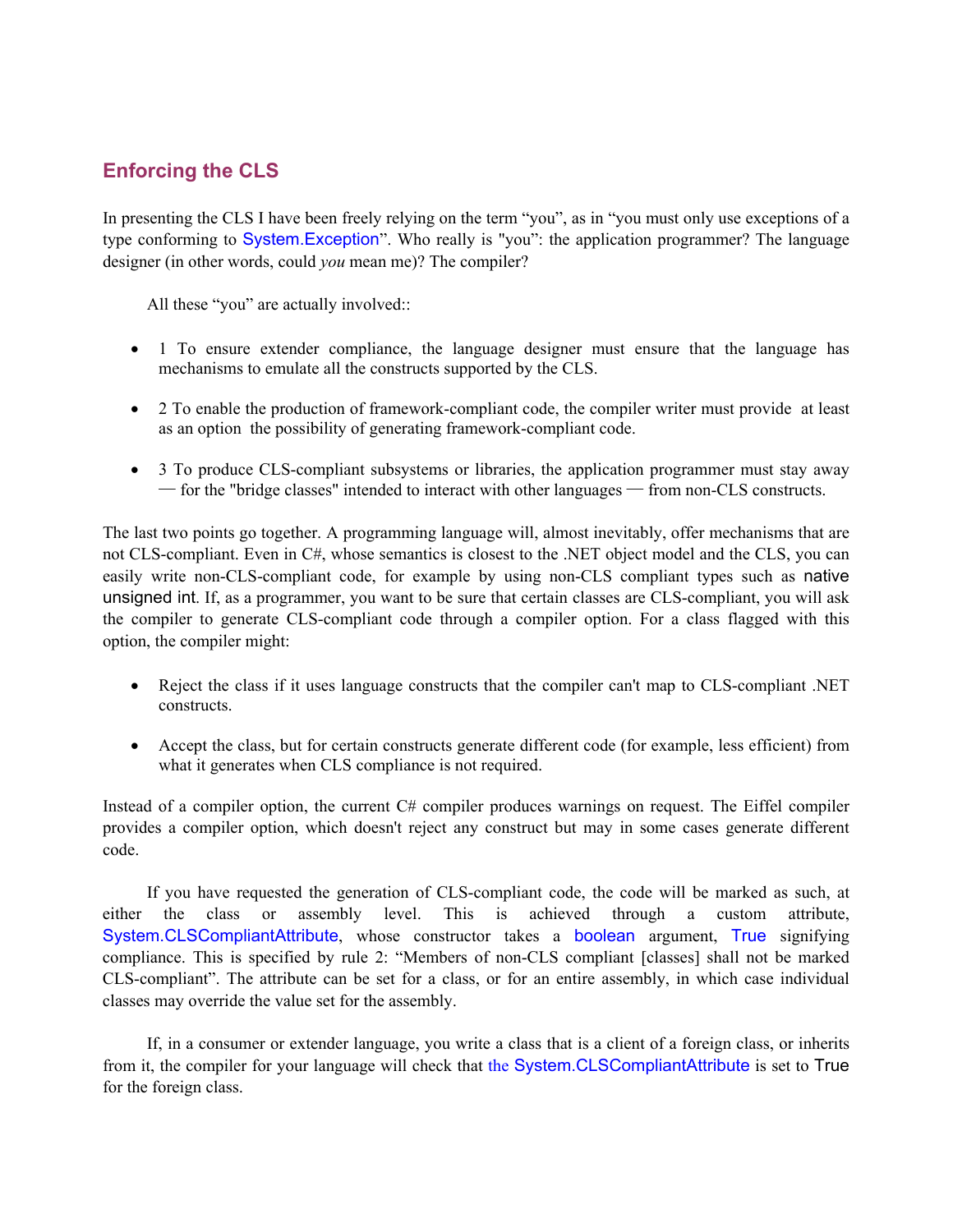#### **Life with the CLS**

The example of dealing with arrays through rule 16 illustrated how one can cope with the CLS, even in a language with a different view of the world. Here are a couple more examples.

Rule 5 states that all the names used in a class must be "distinct" except where the names are identical and "resolved via overloading". Overloading, also known as the most masochistic device introduced in the history of humankind, means that you can give the same name to several methods, as long as they differ by at least one argument types. This is a rare example of a facility that has no known advantage whatsoever, and many documented problems (it's confusing, and conflicts with O-O mechanisms such as polymorphism and redefinition). Nevertheless, under the influence of C++ and Java, it's in the .NET object model and, worse, in the CLS.

Should you care about overloading if your language doesn't have it and you want to be CLScompliant? The answer would seem to be no, as you can just ignore this mechanism, like a computer's machine instruction that a compiler never uses for its generated code. But this only covers *framework* compliance. To be *consumer*-compliant, and especially *extender*-compliant, you do have to care. Extender compliance means that a class in your language must be able to inherit from a class that includes overloaded methods, for example a C# class with the methods

write (string s) write (int n) write (float r, string format)

In the original, they are all called write, but in your own class this would cause an error since you can't have overloading.

At first this case sounds like a show-stopper until you realize that if you must be able to inherit overloaded methods nothing forces you to inherit them under their original *names*. That would be an impossible requirement to enforce anyway since various languages have different naming conventions: Visual Basic, as we noted in the first article, allows hyphens in identifiers, which most other languages reject; C lets you start an identifier with an underscore, but this is not universal. So what overloading means in practice is that compilers for consumer and extender languages have to provide a mechanism for "*demangling*" (name ambiguity resolution), to make sure names that were mangled in the original look different to their users. For example the above methods could be renamed, using a simple demangling algorithm based on the types, into

write\_string write int write float string

The Eiffel team has proposed such an algorithm as an informal standard, to avoid every non-overloaded language reinventing its own conventions. The only negative remaining consequence of overloading is that consumers and extenders of overloaded languages will need some extra documentation, since the original documentation includes overloaded names that are not directly usable.